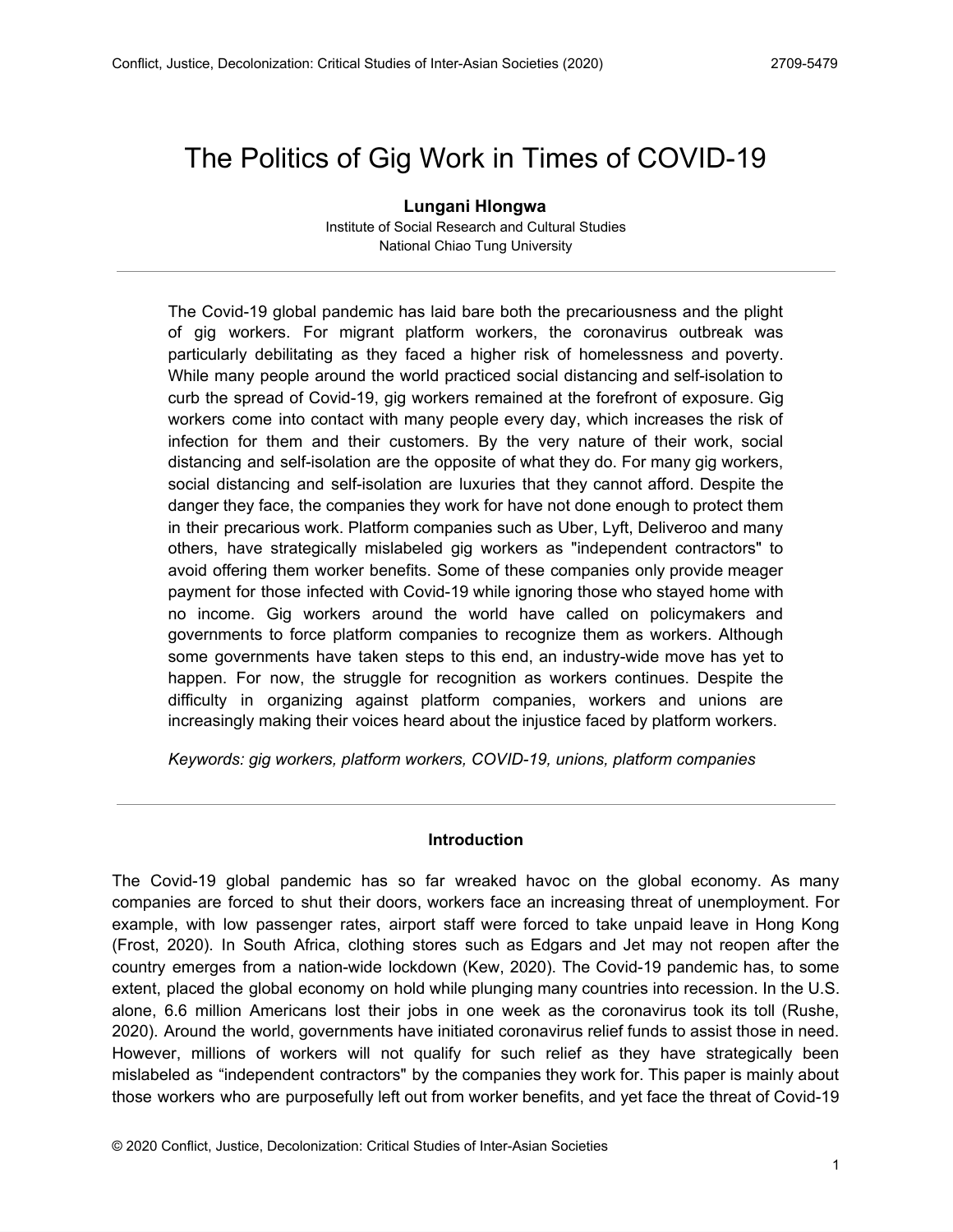on a daily, or even hourly basis. Although the paper discusses the working conditions of gig workers at large, it focuses more closely on platform workers for ride-hailing and food delivery platforms.

Amidst the outbreak, many cities around the world have been forced to shut down during the Covid-19 pandemic. People have been encouraged to self-isolate and to practice social distancing. However, for many platform workers, self-isolation and social distancing are almost impossible. Some drive door to door making deliveries (for example, UberEats and Deliveroo), while some open up their homes to complete strangers (for example, Airbnb). Although some platform companies have taken steps to reduce worker-customer contact, platform workers have remained highly exposed to the coronavirus. Lockdowns around the world have forced many people to rely on platform workers for food and grocery deliveries. Therefore, platform workers became a crucial lifeline during the coronavirus outbreak (Liu, 2020). Many were out and about during the outbreak delivering food, groceries, and transporting passengers. This means both workers and customers faced a higher risk of infection.

Despite the risk that platform workers face in the job, they are largely excluded from worker benefits. Platform companies have strategically mislabeled them as "independent contractors" to avoid offering them worker benefits (Dubal & Whittaker, 2020). Platform work does appear to have all the characteristics of an independent contractor. For example, workers choose when and where to work, giving them more flexibility. However, are they really their own bosses? According to a court in the UK, Uber drivers are not independent workers and should be paid a "national living wage" (Osborne, 2016). Shapiro (2020) also casts doubt upon the idea of "independent contractors," arguing, for example, that platforms control what customers pay and how much workers should be paid in turn. Around the world, platform workers have taken to the streets calling on governments and policymakers to force platform companies to recognize them as workers (Noonan, 2020). Some jurisdictions have taken steps towards this end, although an industry-wide recognition of "independent contractors" as workers is yet to happen. For now, the deliveries will continue, and the risk of infection remains.

## **On the Frontlines of Covid-19**

With many people avoiding both international and domestic travel, platform companies such as Uber and Lyft were negatively affected by the low demand for transportation services. Both companies reported significant losses due to the low demand for their ride-hailing services (Hawkins, 2020). While some workers for Uber and Lyft were forced to stay home as per government regulations, some were out in the cities working to earn an income. For those who chose their health and stayed home, Uber, Lyft, and many other platform companies did not offer any relief for them (Michener, 2020). As a result, many workers defaulted on their debt payments, rent, and other bills. To make matters worse in countries such as the U.S., a huge portion of platform workers are migrant workers (Dubal & Whittaker, 2020). For migrant workers, the Covid-19 pandemic laid bare many of their vulnerabilities. These include poor access to healthcare, food, and housing, to mention a few.

While the ride-hailing service saw a dramatic decline due to Covid-19, the opposite is true for food and grocery delivery services (Liu, 2020). With many people practicing social distancing or self-isolation, the demand for food and grocery deliveries saw a sharp increase in some places during the coronavirus pandemic. In Hong Kong, Deliveroo reported a 100 percent increase in demand in February 2020. In China, food delivery platforms Baemin and Yogiyo both reported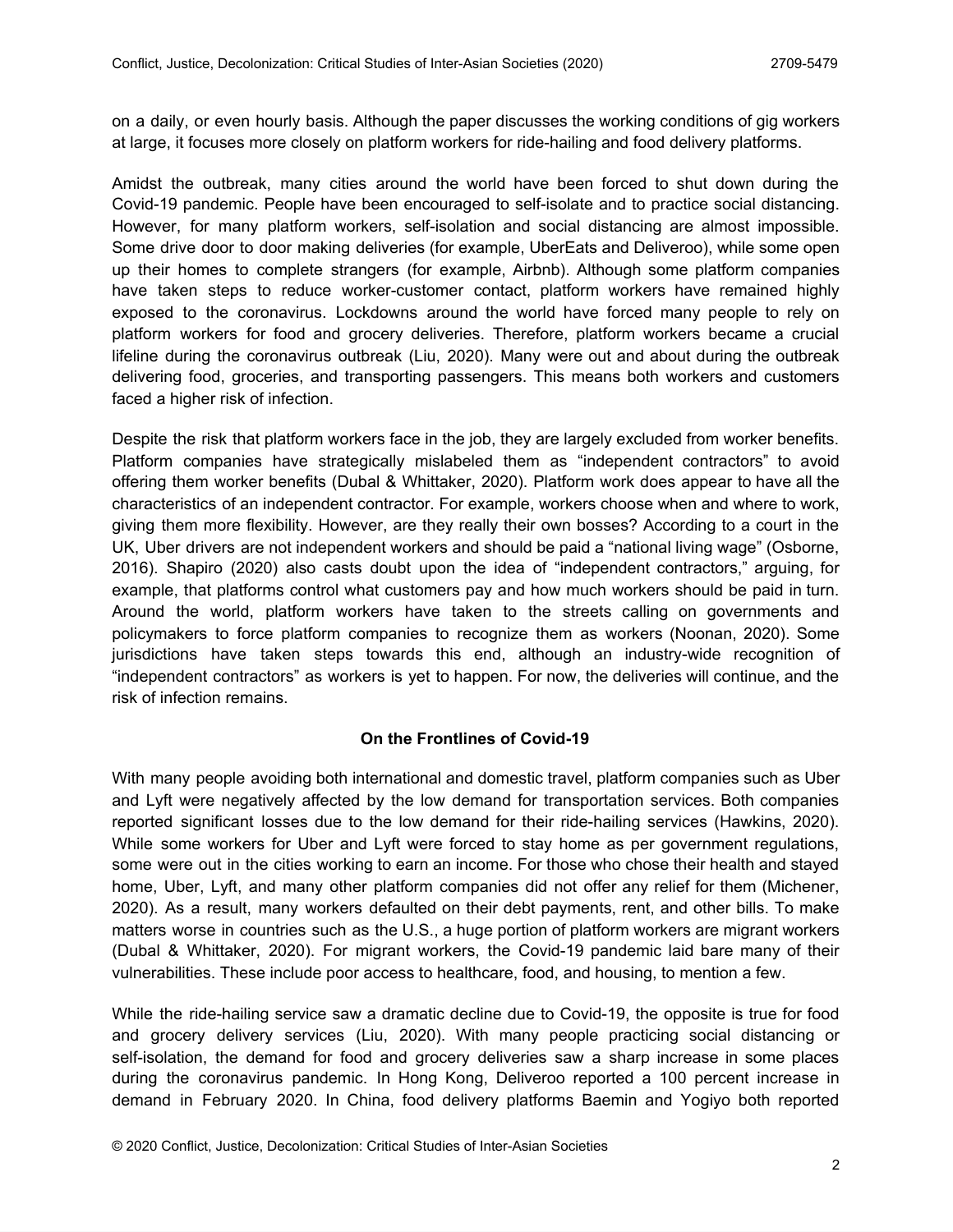increases of 9 percent and 11 percent, respectively (Matthias, 2020). Companies such as Grubhub, Amazon, UberEats, and DoorDash all reported a drastic increase in the demand for their services. As a result, these companies also indicated the need to bring in a new workforce to meet increasing demand (Liu, 2020). To curb the spread of the coronavirus, some of these companies attempted to reduce worker-customer contact. For example, Shipt, a grocery delivery service, made it possible for workers to drop off groceries at the door allowing no contact with customers (Genovese, 2020). Despite these attempts by platform companies to reduce the spread of the coronavirus, many platform workers felt that these attempts were not enough. Millions of platform workers were left abandoned by the companies they work for during the Covid-19 pandemic (Chaibi, 2020).



*Image taken by the author.*

## **Response by Platform Companies**

The response by platform companies to the crisis has been very uneven. Uber announced that it will provide compensation for drivers diagnosed with COVID-19 and placed under quarantine. Bolt, a ride-hailing platform from Estonia, announced that it will only provide compensation for its drivers based in the U.K. (Braun et al., 2020). Deliveroo announced that it will exceptionally offer paid sick leave for its drivers based in Belgium to those who self-isolate and those who fall ill. These are just a few examples of the mixed reaction by platform companies as far as compensation is concerned. Platform companies also had different reactions regarding the protection of workers. For example, workers for Deliveroo and Shipt reported that these companies did not provide them with any personal protective equipment such as gloves, masks, wipes, or gels (Chaibi, 2020). Workers had to purchase these items on their own. Shipt workers also demanded hazard pay from the company since shopping had become a risky job. However, their demands fell on deaf ears.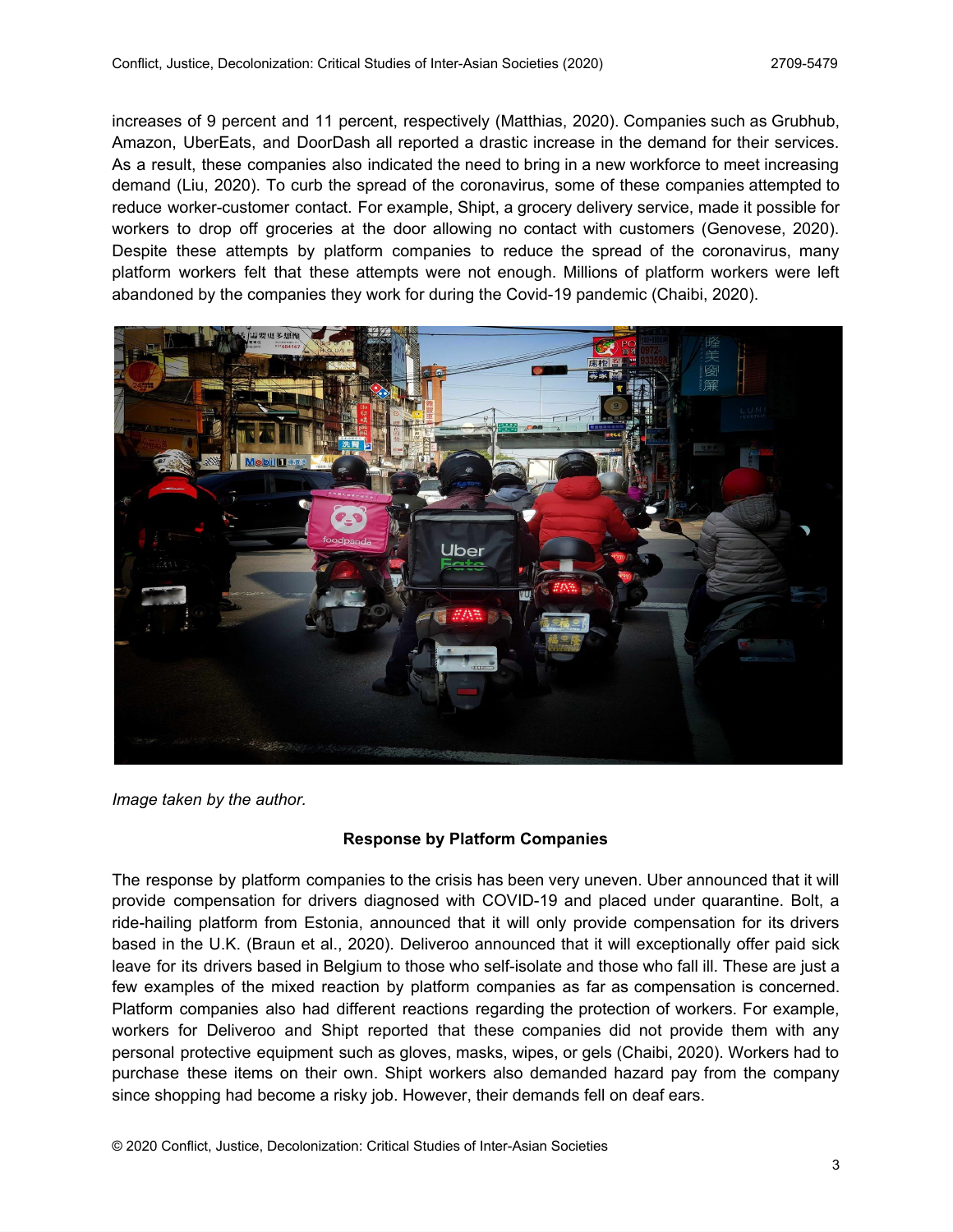At the policy level, there is also an unwillingness by platform companies to recognize their "independent contractors" as workers (Dubal & Whittaker, 2020). Doing so would force platform companies to offer more benefits to workers which would put a dent in their profits. These companies, therefore, profit from mislabeling workers. In addition to mislabeling, Shapiro (2020) argues that platform companies profit by generating what he calls calculative asymmetries. For Shapiro (2020), platform companies hoard calculative power and set the working conditions for workers with technologies such as algorithms. Therefore, mislabeling works hand-in-hand with calculation to generate asymmetries between workers and platforms.

It can be said, therefore, that what we are witnessing is—to borrow David Harvey's words—"accumulation by mislabeling" or "accumulation by misclassifying." Harvey's theory of accumulation by dispossession explains how profits come to be concentrated in the hands of a few by dispossessing others of their land, resources, and the very thing that sustains their livelihoods (Harvey, 2001). In the case of platform workers, their status or label is an important factor in their relation to their employees as far as benefits are concerned. Therefore, it is in the interest of platform companies to maintain the label of "independent contractor." According to Shapiro (2020), platform companies exert control over labor while maintaining the impression of autonomy for the worker. This label has particularly been problematic during the Covid-19 pandemic for those "independent contractors" who work full time for platform companies.

## **The Pushback**

Some of these workers are forming alliances to take on the platform industry and to push the government to enact policies that would recognize them as workers. An example of such an alliance is Rideshare Drivers United, which is an organization formed by Uber and Lyft drivers. On their website (https://drivers-united.org/), the organization points out that a hallmark of the platform industry is that workers are isolated, making it difficult to unite. During the coronavirus pandemic, Rideshare Drivers United circulated a petition in which drivers demanded coronavirus relief from the companies they work for. They point out that drivers who continued to work during the pandemic saw a drop of 80 percent in their income while risking exposure to COVID-19. On the petition, they call on city and state legislators to offer a temporary basic income, an extension of sick leave to at least four weeks, and a statewide moratorium until the end of the pandemic. From Uber and Lyft, the organization has a long list of demands, including creating a driver relief fund and policy changes that would improve their status as workers. The petition then ends by stating that failure to meet these demands would cause many drivers to face homelessness, starvation, and other deprivation of human rights.

Unions have also attempted to support platform workers in their struggle against platform companies and governments. For example, FIRST Union in New Zealand has called on the government to offer statutory paid leave for platform workers during the coronavirus outbreak (Matthias, 2020). In Italy, a union called Riders Union Bologna, which represents couriers, is calling for a quarantine income from the state. The union states that platform workers, who are considered "self-employed" or "entrepreneurs," often fall outside the social safety net (Braun et al., 2020). There is reason to believe that platform companies are here to stay, especially in manufacturing and shipping (Liu, 2020). Therefore, the struggle between platform workers and platform companies will continue if worker demands are not met.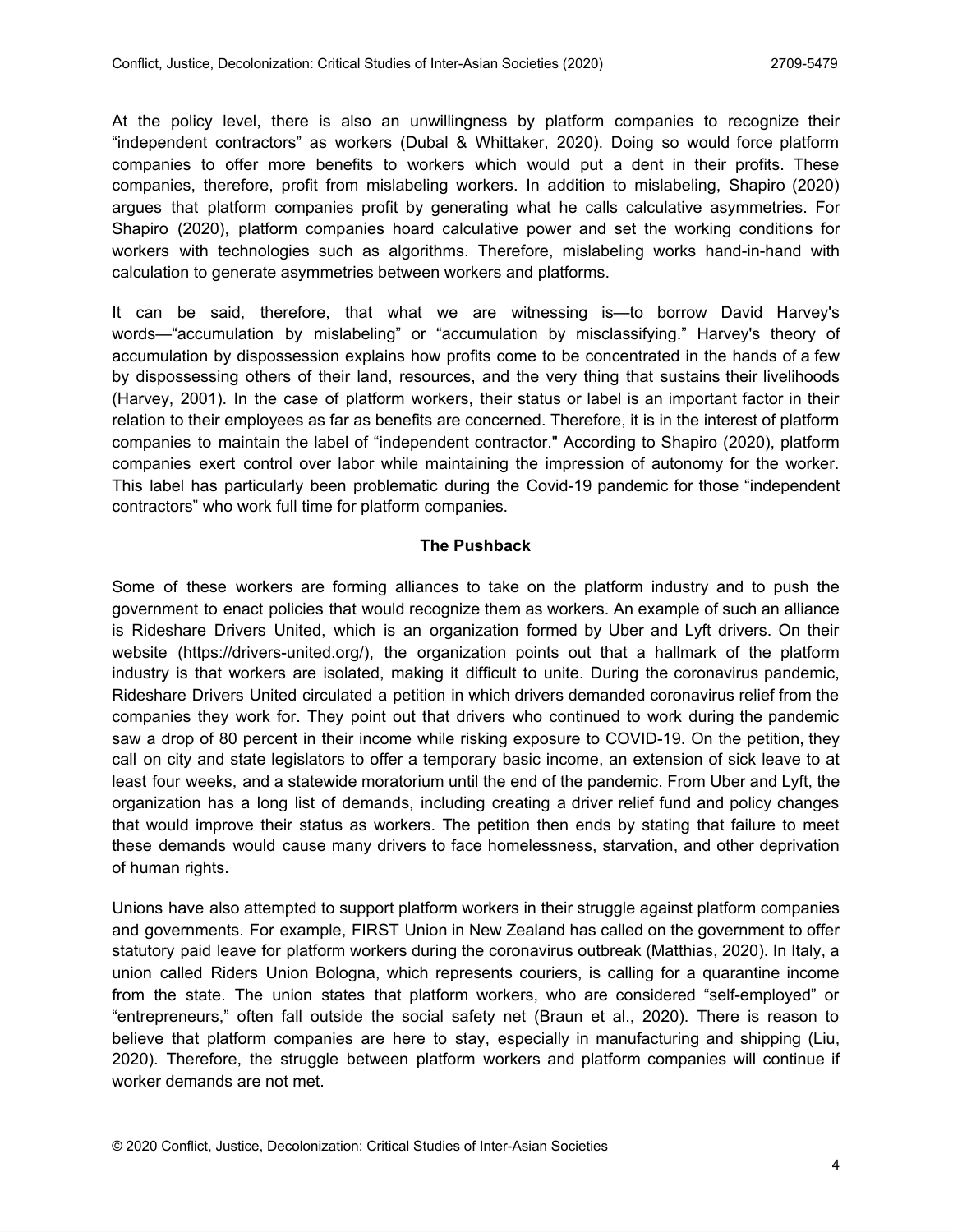## **Conclusion**

This article discussed the condition of platform workers during the global outbreak of the coronavirus. Using newspaper articles as the primary source of reference, the article aimed to highlight the power struggle between platform workers and platform companies. These workers, who are strategically referred to as "independent contractors," were largely left to fend for themselves as the coronavirus made its way around the world. While many cities went under lockdown, with some people choosing to stay home for safety, many platform workers were out and about doing their jobs while risking infection for both themselves and their customers. This was particularly the case for workers on food and grocery delivery platforms. For workers on ride-hailing platforms, the impact of Covid-19 was also felt in their pockets. Many drivers had to stay home with no income due to the low demand for transportation services. For some drivers, staying home was not an option. Self-isolation and social distancing were for them a luxury they could not afford. To make matters worse in some countries is that the workforce in the platform industry is also the most vulnerable. In the U.S., for example, a significant part of the workforce is made up of migrants. The combined risk of poverty, homelessness, and infection from Covid-19 was, therefore, more severe for migrant platform workers.

Governments, unions, advocacy groups, and platform workers themselves all have a role to play to bring about change. For governments, one such task is to enact policies that protect the labor rights of employees from exploitation by platform companies. Unions, advocacy groups, and platform workers must form stronger alliances to force platform companies to recognize them as workers. Although mindful of the fact that some platform workers earn a second income on platforms, labeling those workers working full time as "independent contractors" must be challenged. Failure to do so will perpetuate what was earlier referred to as "accumulation by mislabeling."

## **References**

- Braun, E., Kayali, L., & Tamma, P. (2020). Coronavirus pandemic leaves gig economy workers exposed – POLITICO, Retrieved from <https://www.politico.eu/article/coronavirus-pandemic-leaves-gig-economy-workers-exposed/>
- Chaibi, L. (2020). [Opinion] Pandemic is time to recognise gig workers' rights. *EUobserver*, Retrieved from<https://euobserver.com/opinion/147902>
- Dubal, V., & Whittaker, M. (2020). Uber drivers are being forced to choose between risking Covid-19 or starvation | Veena Dubal and Meredith Whittaker. *The Guardian*, Retrieved fro[m](https://www.theguardian.com/technology/2020/mar/25/uber-lyft-gig-economy-coronavirus) <https://www.theguardian.com/technology/2020/mar/25/uber-lyft-gig-economy-coronavirus>
- Frost, N. (2020). Beleaguered Cathay Pacific asks 27,000 staff to take unpaid leave to cut costs. *Quartz*, Retrieved fro[m](https://qz.com/1797409/cathay-pacific-asks-27000-staff-to-take-unpaid-leave-to-cut-costs/) <https://qz.com/1797409/cathay-pacific-asks-27000-staff-to-take-unpaid-leave-to-cut-costs/>
- Genovese, D. (2020). Coronavirus pushes Target's delivery platform workers to stage 'walkoff'. *Fox Business*, Retrieved fro[m](https://www.foxbusiness.com/lifestyle/target-workers-coronavirus-protest) <https://www.foxbusiness.com/lifestyle/target-workers-coronavirus-protest>